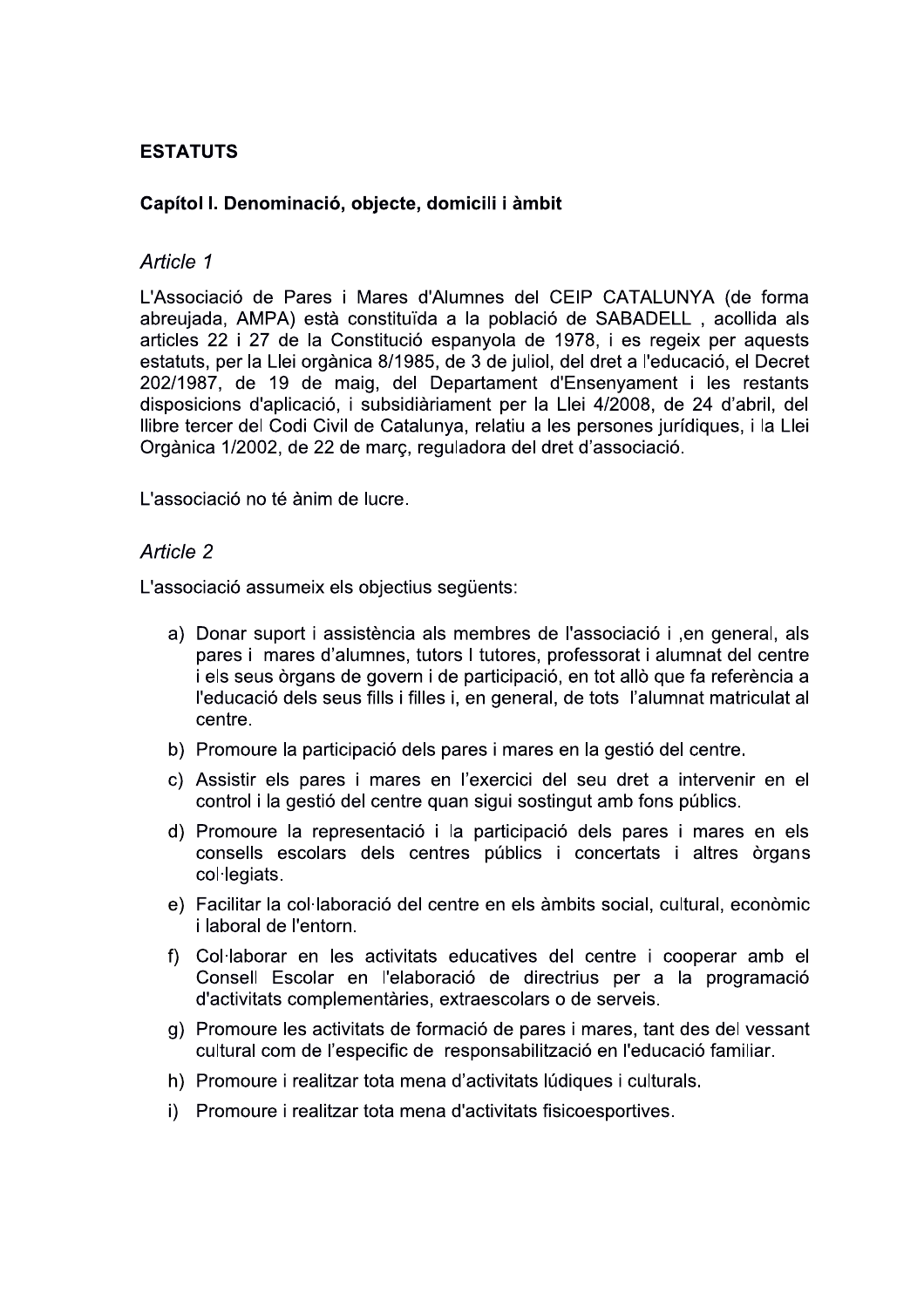El domicili de l'associació queda fixat al número 76 del carrer VALENTÍ ALMIRALL de SABADELL i el seu àmbit d'activitats principals se circumscriu fonamentalment a Catalunya.

# **Capítol II. Socis i sòcies**

# Article 4

Poden ser socis o sòcies de l'associació els pares i mares o els representants legals dels alumnes matriculats al centre que manifestin la seva voluntat de pertànyer com a tals a l'entitat.

L'admissió de socis i sòcies és facultat de la Junta Directiva, que l'acorda un cop la persona que l'ha sol·licitat ha acreditat la seva condició de pare o mare o tutor/a d'un o més alumnes del centre.

## Article 5

Són drets dels socis i sòcies:

- a) Participar en les activitats de l'associació intervenint en les assemblees generals, exposant queixes i suggeriments per escrit a la Junta directiva o oralment als delegats/des de curs, que els traslladen a l'esmentada Junta en les seves reunions.
- b) Tenir veu i vot a les assemblees generals
- c) Elegir i ser elegits membres de la Junta directiva
- $d)$ Tenir un exemplar dels estatuts vigents.
- Consultar els llibres de l'associació, atenent a les restriccions de la Llei  $e)$ orgànica 15/1999 de 13 de desembre, de Protecció de Dades de Caràcter personal.
- $f$ Rebre informació sobre el funcionament de l'AMPA.

Són deures dels socis i sòcies:

- a) Contribuir econòmicament a sostenir l'associació i les seves activitats satisfent les quotes i les derrames acordades.
- b) Complir els acords reglamentaris adoptats per l'associació a través dels seus diferents òrgans de govern, a fi d'assolir de la millor manera possible els objectius de l'entitat.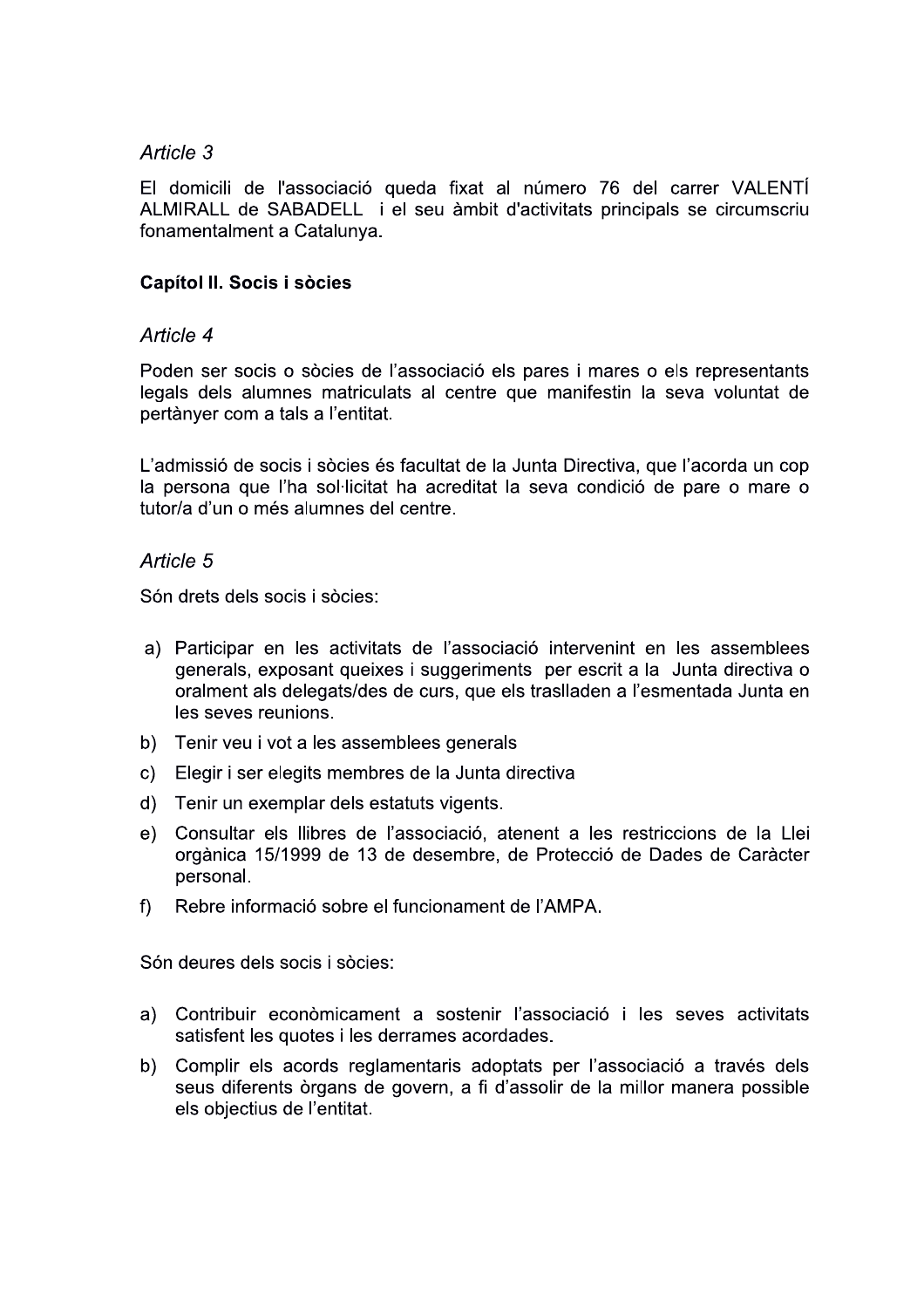Les persones associades poden ser donades de baixa de l'associació per algun dels motius sequents:

- $1<sub>1</sub>$ Renuncia voluntària comunicada per mitjà 'un escrit adrecat al president/a.
- $2.$ Pèrdua de la condició de par o mare d'alumne, de la pàtria potestat o de la representació legal.
- Falta de pagament de les quotes establertes, si ho decideix la Junta  $3<sub>1</sub>$ Directiva.
- 4. Ús de l'associació o de la condició de soci amb finalitats diferents a les assumides estatutàriament per l'entitat.

## **Capítol III. L'Assemblea General**

## Article 7

- 1. L'Assemblea General és l'òrgan sobirà de l'associació; els seus membres en formen part per dret propi irrenunciable.
- 2. Els membres de l'associació, reunits en Assemblea General legalment constituïda, decideixen per majoria els assumptes que són competència d'aquest òrgan.
- 3. Tots els membres queden subjectes als acords de l'Assemblea General, incloent-hi els absents, els qui en discrepen i els presents que s'han abstingut de votar.

# Article 8

L'Assemblea General té les facultats següents:

- $a)$ Modificar els estatuts.
- $b)$ Elegir i separar els membres de l'òrgan de govern i controlar-ne l'activitat.
- $\mathbf{C}$ Aprovar el pressupost anual i la liquidació de comptes anuals, i també adoptar els acords per a la fixació de la forma i l'import de la contribució al sosteniment de les despeses de l'associació i aprovar la gestió feta per l'òrgan de govern.
- Acordar la dissolució de l'associació.  $\mathsf{d}$
- Incorporar-se altres unions d'associacions o separar-se'n.  $e)$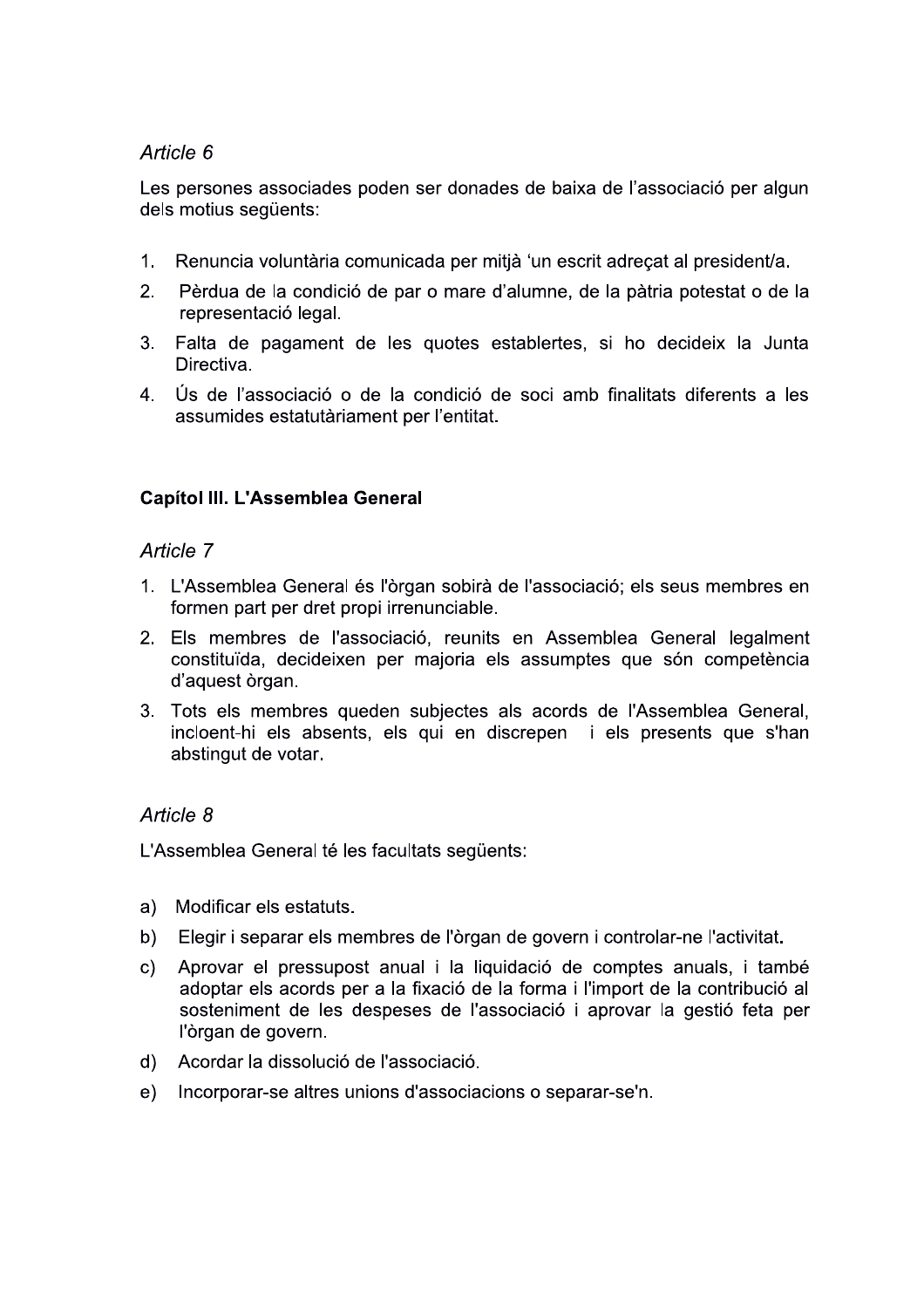- $f$ ) Sol-licitar la declaració d'utilitat pública.
- Aprovar el reglament de règim interior.  $\mathsf{q}$ )
- $h)$ Acordar la baixa o la separació definitiva, amb un expedient previ, dels associats i les associades.
- $i)$ Conèixer les sol-licituds presentades per a ésser soci o sòcia, i també les altes i les baixes d'associats i associades per una raó diferent a la de la separació definitiva.
- Resoldre sobre qualsevol altra questió que no estigui directament atribuïda  $\mathbf{i}$ a cap altre òrgan de l'associació. La relació de les facultats que es fa en aquest article té un caràcter merament enunciatiu i no limita les atribucions de l'Assemblea General.

1. L'Assemblea General es reuneix en sessió ordinària com a mínim un cop l'any, dins dels mesos compresos entre 0CTUBRE i JUNY ,ambdós inclusivament.

L'assemblea general ordinària ha de tractar com a mínim l'aprovació de la memòria i estat de comptes dels curs anterior i el projecte i pressupost dels curs que s'inicia.

2. L'òrgan de govern pot convocar l'assemblea general amb caràcter extraordinari sempre que ho consideri convenient, i ho ha de fer quan ho solliciti un 10% dels associats; en aquest cas, l'assemblea ha de tenir lloc dins el termini de trenta dies a comptar de la sol-licitud.

# Article 10

- 1. L'Assemblea és convocada per l'òrgan de govern mitjançant una convocatòria, que ha de contenir, com a mínim, l'ordre del dia, el lloc, la data i l'hora de la reunió.
- 2. La convocatòria s'ha de comunicar deu dies naturals abans de la data de la reunió, individualment i mitjançant un escrit adreçat al domicili que consti en la relació actualitzada d'associats i associades, o adreçat al correu electrònic que hi consti, o per SMS, o al tauler d'anuncis, o el web de l'AMPA.
- 3. L'assemblea General de socis es podrà reunir en un altre lloc diferent de la seu social de l'AMPA.
- 4. Les reunions de l'Assemblea General, les presideix el president/a de l'associació. Si no hi és, l'han de substituir, successivament,  $el$ vicepresident/a o el/la vocal de més edat de la Junta. Hi ha d'actuar com a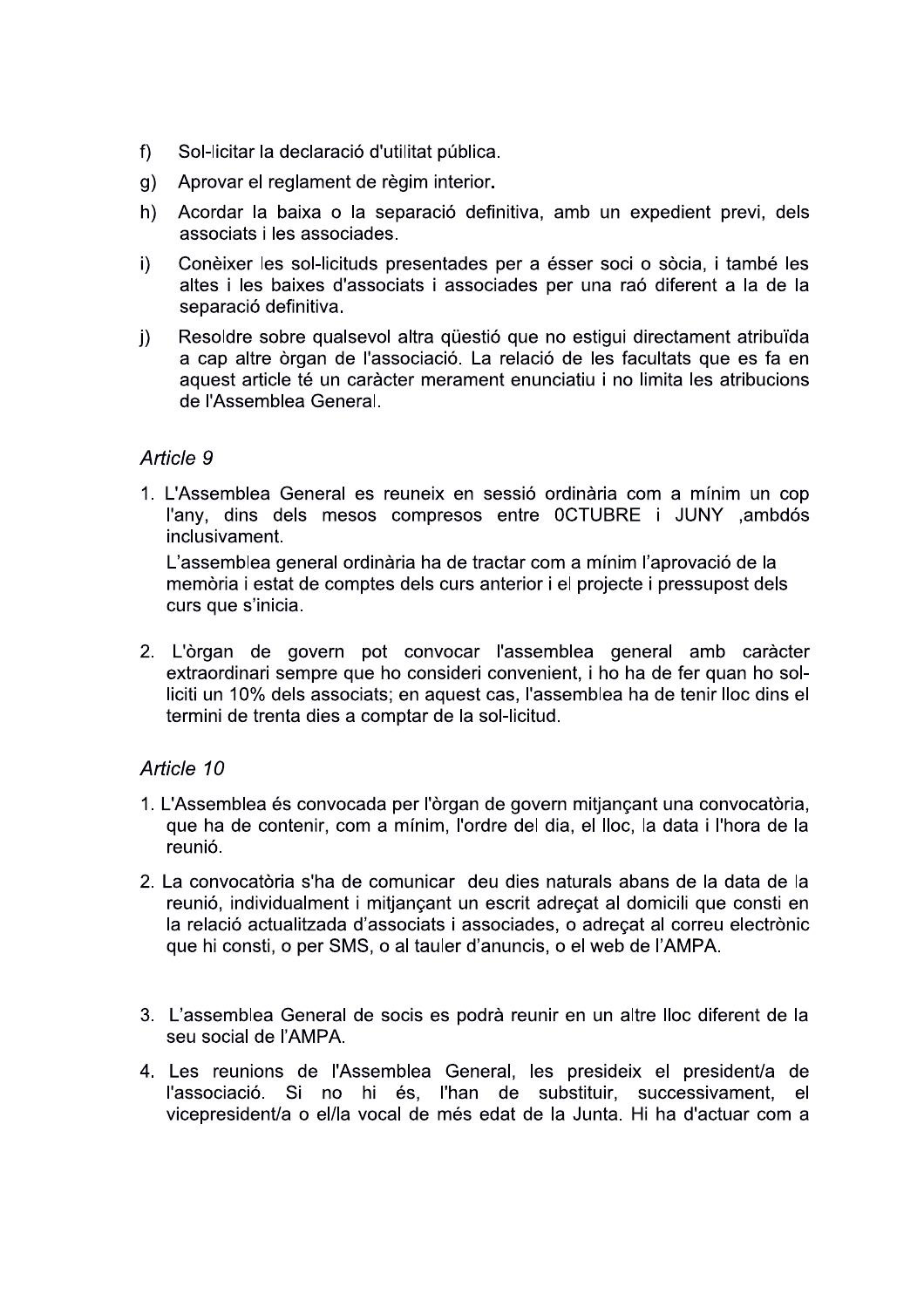secretari/ària qui ocupi el mateix càrrec a la Junta Directiva.

5. El secretari/ària redacta l'acta de cada reunió, que ha de signar juntament amb el president, amb un extracte de les deliberacions, el text dels acord adoptats, el resultat numèric de les votacions i la llista de les persones assistents.

Al començament de cada reunió de l'Assemblea General s'aprovarà, si s'escau, l'acta de la sessió anterior. Cinc dies abans, de tota manera, l'acta i qualsevol altra documentació referent als temes a tractar a l'ordre del dia, ha d'estar a disposició dels socis i sòcies al local social o en el web de l'AMPA

# Article 11

- 1. L'assemblea general es constitueix vàlidament sigui quin sigui el nombre de persones associades presents o representades.
- 2. El 10% dels associats/ades poden sol·licitar a l'òrgan de govern la inclusió en l'ordre del dia d'un o més assumptes per tractar. En el cas que ja s'hagi convocat l'assemblea, poden fer-ho dins el primer terç del període comprès entre la recepció de la convocatòria i la data en què aquest òrgan s'ha de reunir. L'assemblea únicament pot adoptar acords respecte als punts inclosos en l'ordre del dia, llevat que s'hagi constituït amb caràcter universal o que els acords es refereixin a la convocatòria d'una nova assemblea general.

### Article 12

- 1. En les reunions de l'Assemblea General, correspon un vot a cada unitat familiar membre de l'associació.
- 2. Els acords es prenen per majoria simple de vots dels socis i sòcies presents o representats per unitat familiar.
- 3. Per adoptar acords sobre la modificació dels estatuts, la dissolució de l'associació, la constitució d'una federació amb associacions similars o la integració en una de ja existent, i la disposició o alienació de béns, es maioria qualificada dels associats/ades presents o requereix una representants (els vots afirmatius superen la meitat dels emesos). En qualsevol cas, l'elecció de la Junta Directiva, si es presenten diverses candidatures, es fa per acord de la majoria simple o relativa dels socis i sòcies presents o representats. (més vots a favor que en contra).
- 4. Les candidatures que es presenten formalment tenen dret a una còpia de la Ilista dels socis i sòcies i dels seus domicilis i adreces de correu electrònic, sempre que els associats ho autoritzin expressament.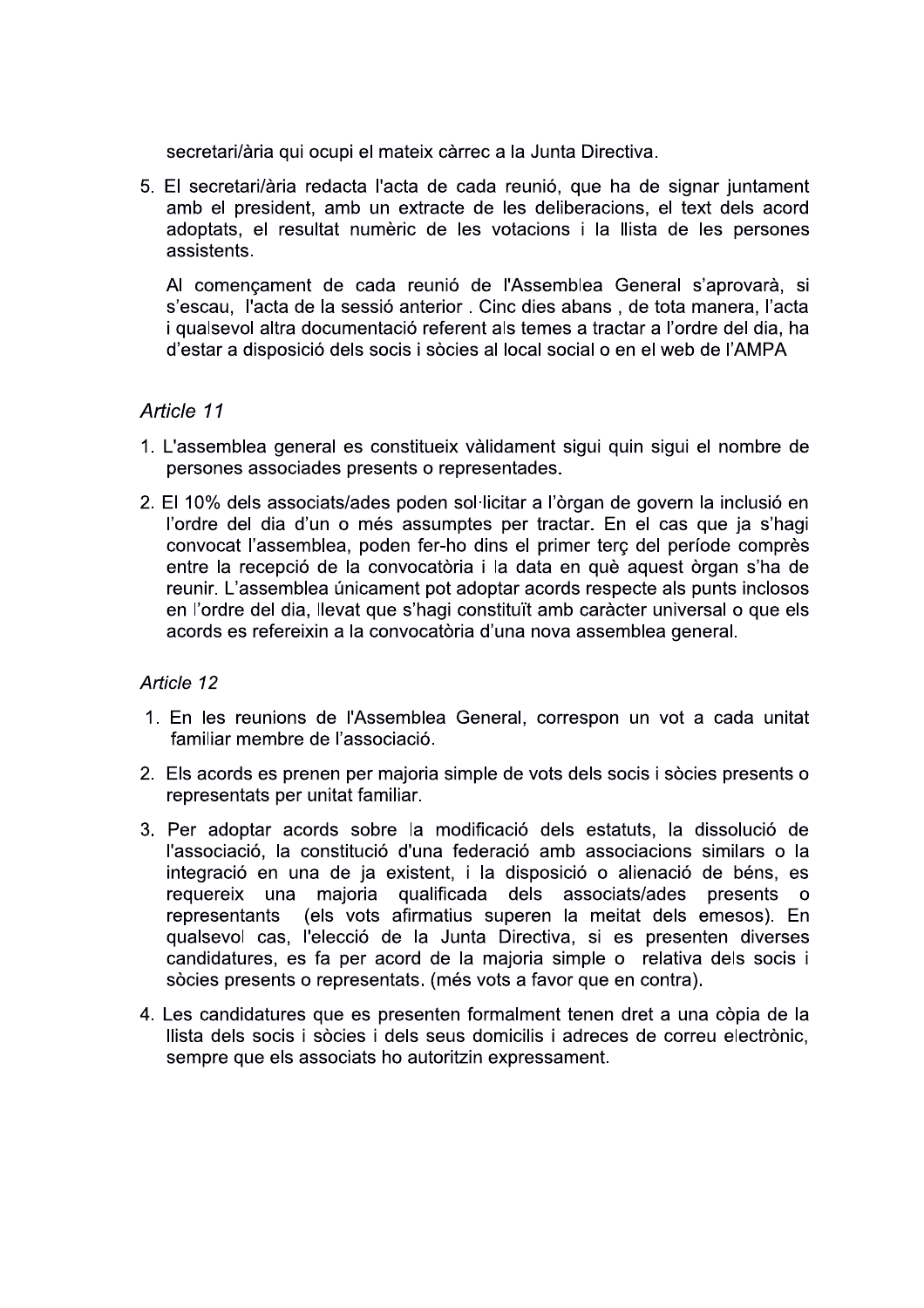## **Capítol IV. La Junta Directiva**

#### Article 13

- 1. Regeix, administra i representa l'associació la Junta Directiva, que està composta pel president/a, el vicepresident/a, el secretari/ària, el tresorer/a i els vocals. La Junta directiva pot quedar legalment constituïda amb els càrrecs de president/a, secretari/a i tresorer/a, quedant la resta de càrrecs vacants. Aquests càrrecs han de ser exercits per persones diferents.
- 2. L'elecció dels membres de la Junta Directiva, que han de ser socis o sòcies i majors d'edat, , es fa per votació de l'Assemblea General. Les persones elegides entren en funcions després d'haver acceptat el càrrec.
- 3. El nomenament i el cessament dels càrrecs s'han de comunicar al Registre d'Associacions mitjançant un certificat, emès pel secretari/ària sortint, amb el vistiplau del president sortint que ha d'incloure també l'acceptació del nou president/a i del nou secretari/ària.
- 4. Els membres de la Junta Directiva exerceixen el càrrec gratuïtament.

#### Article 14

- 1. Els membres de la Junta Directiva exerceixen el càrrec un període de 2 anys prorrogables.
- 2. El cessament dels càrrecs abans d'extingir-se el termini reglamentari del seu mandat pot esdevenir-se per:
	- a) dimissió voluntària presentada mitjançant una comunicació escrita o oral en el qual se s'exposin els motius.
	- b) malaltia que incapaciti per exercir el càrrec
	- c) baixa com a membre de l'associació
	- d) sanció per una falta comesa en l'exercici del càrrec.

3. Les vacants que es produeixin en la Junta Directiva s'han de cobrir en la primera reunió de l'Assemblea General que tingui lloc. Mentrestant, un membre de l'associació pot ocupar provisionalment el càrrec vacant.

### Article 15

1. La Junta Directiva té les facultats següents:

Representar, dirigir i administrar l'associació de la manera més àmplia que a) reconegui la Llei; així mateix, complir les decisions preses per l'Assemblea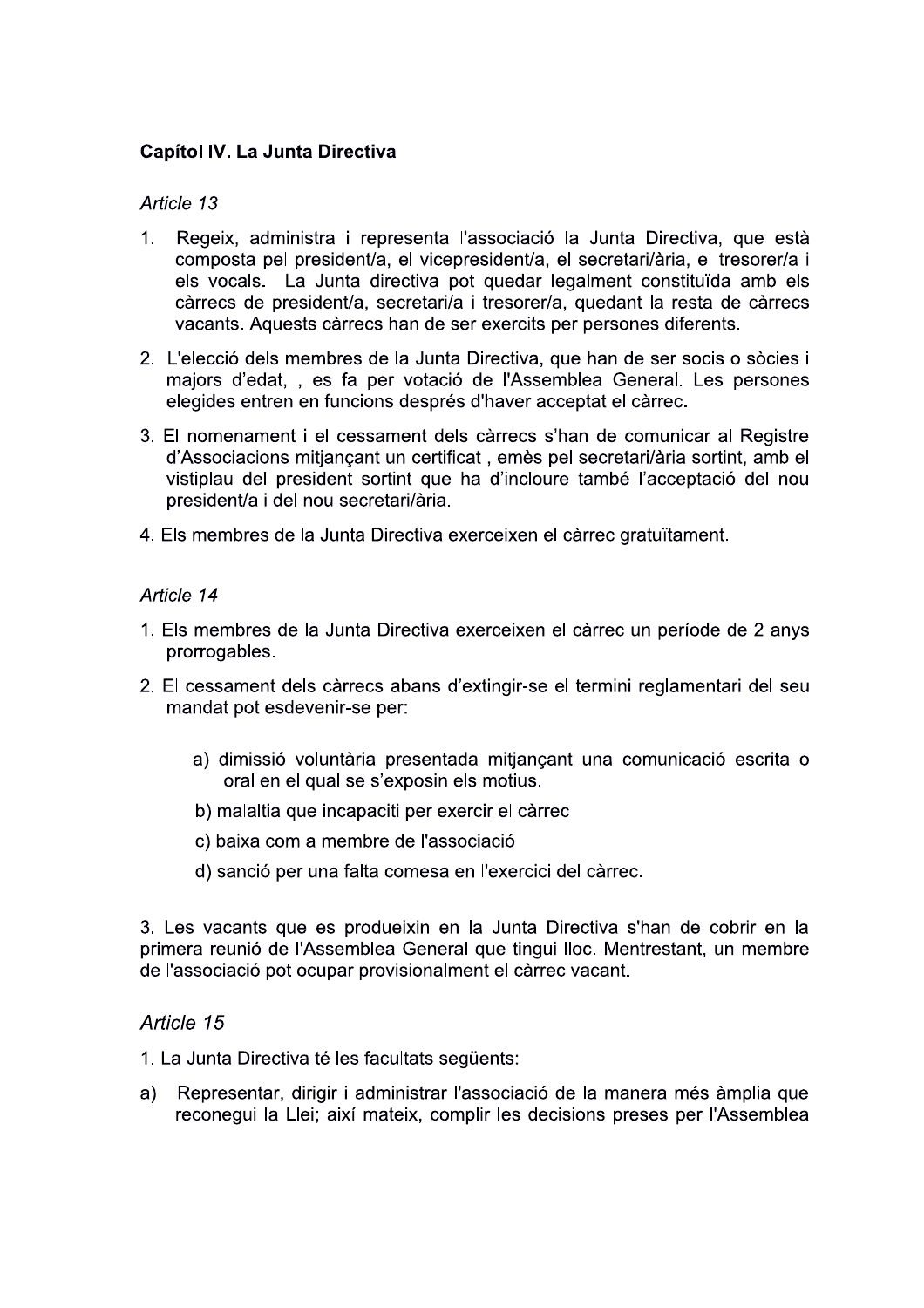General, d'acord amb les normes, instruccions i directrius que aquesta Assemblea estableixi.

- b) Prendre els acords que calqui en relació amb la compareixença davant dels organismes públics i per exercir tota mena d'accions legals i interposar els recursos pertinents.
- c) Proposar a l'Assemblea General la defensa dels interessos de l'associació.
- d) Proposar a l'Assemblea General la defensa de l'establiment de les quotes que els membres de l'associació han de satisfer.
- Convocar les assemblees generals i controlar que es compleixin els acords  $e)$ que s'hi adoptin.
- $f$ Presentar el balanç i l'estat de comptes de cada exercici a l'Assemblea General perquè els aprovi, i confeccionar els pressupostos de l'exercici seqüent.
- g) Contractar els empleats que l'associació pugui tenir i/o serveis que necessiti.
- h) Inspeccionar la comptabilitat i preocupar-se perquè els serveis funcionin amb normalitat.
- Establir grups de treball per aconseguir de la manera més eficient i eficaç els i) fins de l'associació, i autoritzar els actes que aquests grups projectin dur a terme.
- Nomenar els vocals de la Junta Directiva que s'hagin d'encarregar de cada  $\mathsf{I}$ grup de treball, a proposta dels mateixos grups.
- k) Dur a terme les gestions necessàries davant d'organismes públics, entitats i altres persones, per aconseguir:
	- subvencions o altres ajuts

- l'ús de locals o edificis que puguin arribar a ser un lloc de convivència i comunicació i també un centre de recuperació ciutadana

- Obrir comptes corrents llibretes d'estalvis a qualsevol establiment de crèdit  $\mathbf{D}$ d'estalvi i disposar dels fons que hi hagi en aquest dipòsit. La disposició dels fons es determina a l'article 28.
- m) Resoldre provisionalment qualsevol cas que no hagin previst els estatuts i donar-ne compte en la primera reunió de l'Assemblea General.
- Qualsevol altra facultat que no estigui atribuïda d'una manera especifica a  $n)$ algun altre òrgan de govern de l'associació o que hagi estat delegada expressament.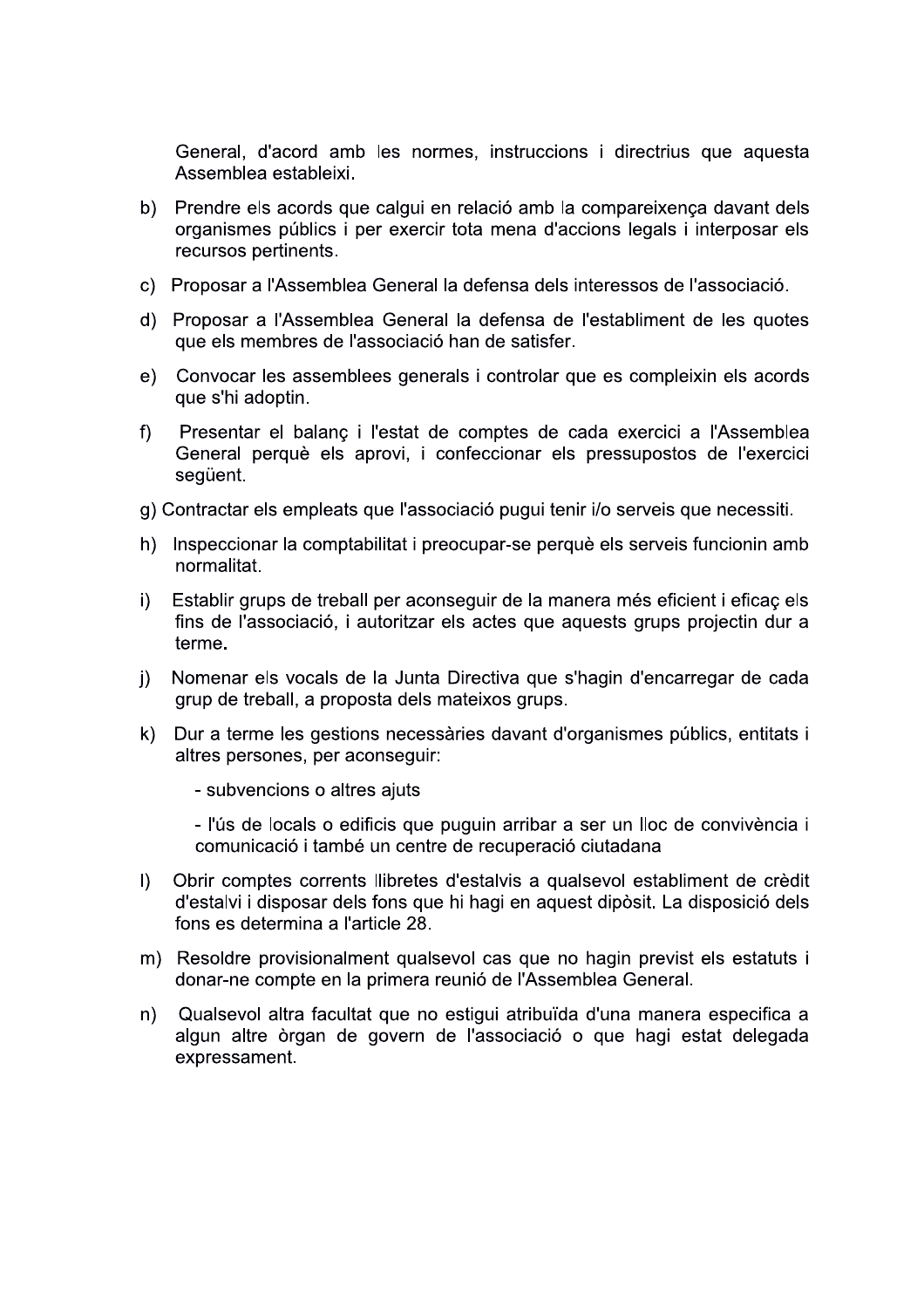- 1. La Junta Directiva, convocada prèviament pel president/a o per la persona que el/la substitueixi, s'ha de reunir en sessió ordinària amb la periodicitat que els seus membres decideixin, i que en cap cas no potser inferior a 2 mesos. La Junta queda exempta de reunir-se durant les vacances escolars.
- 2. Les reunions dels membres de la Junta directiva no necessàriament han de ser presencial, es poden fer servir els mitjans telemàtics (videoconferència, xats, internet,...)
- 3. S'ha de reunir en sessió extraordinària quan la convoqui amb aquest caràcter el president/a o bé si ho sol-licita qualsevol altre membre de la Junta directiva.

## Article 17

- 1. La Junta Directiva queda constituïda vàlidament si ha estat convocada amb antelació i hi ha un quòrum de la meitat més un.
- 2. El membres de la Junta Directiva estan obligats a assistir a totes les reunions que es convoquin, encara que, per causes justificades, poden excusar-se'n. L'assistència del president/a o del secretari/ària o de les persones que els substitueixin hi és necessària sempre.
- 3. La Junta Directiva pren els acords per majoria simple de vots dels assistents.

### Article 18.

- 1. La Junta Directiva pot delegar alguna de les seves facultats en una o diverses comissions o grups de treball si compta, per fer-ho, amb el vot favorable de dos tercos del seus membres.
- 2. També pot nomenar, amb el mateix quòrum, un o uns quants mandataris/àries per exercir la funció que els confii, amb les facultats que cregui oportú conferir-los en cada cas.

#### Article 19

Els acords de la Junta Directiva s'han de fer constar en el llibre d'actes i han de ser signats pel secretari/ària i el president/a. En iniciar-se cada reunió de la Junta Directiva, s'ha de llegir l'acta de la sessió anterior perquè s'aprovi o es rectifiqui, segons escaigui.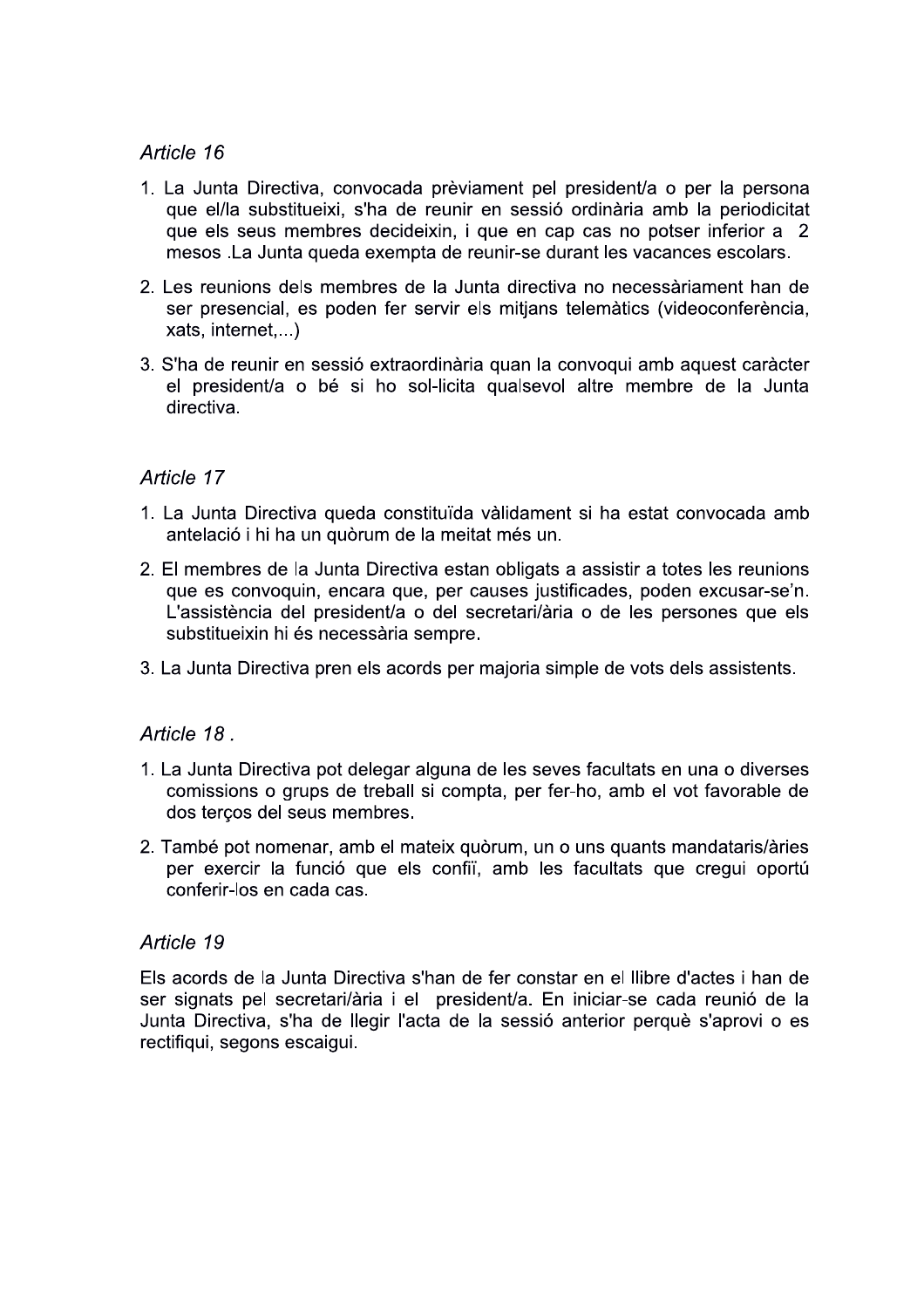# Capítol V. La presidència i vicepresidència

# Article 20

- 1. Són pròpies de la presidència les funcions sequents:
- a) Dirigir i representar legalment l'associació, per delegació de l'Assemblea General i de la Junta Directiva.
- b) Presidir i dirigir els debats, tant de l'Assemblea General com de la Junta Directiva.
- c) Emetre un vot de qualitat decisori en els casos d'empat.
- d) Establir la convocatòria de les reunions de l'Assemblea General i de la Junta Directa.
- e) Visar les actes i els certificats confeccionats pel secretari de l'associació.
- f) Les atribucions restants pròpies del càrrec i les delegades per l'Assemblea General o la Junta Directiva.
- 2. El president/a és substituït, en cas d'absència o malaltia, pel vicepresident/a o el/la vocal de més edat de la Junta, per aquest ordre.

### Capítol VI. El tresorer i el secretari

### Article 21

El tresorer/a té com a funció la custòdia i el control dels recursos de l'associació. com també l'elaboració del pressupost, el balanc i la liguidació de comptes. Porta un llibre de caixa. Signa els rebuts de guotes i altres documents de tresoreria. Paga les factures aprovades per la Junta Directiva, les quals han d'ésser visades prèviament pel president/a, i ingressa el que sobra en dipòsits obert en establiments de crèdit o d'estalvi.

### Article 22

El secretar/ària ha de custodiar la documentació de l'associació, aixecar, redactar i signar les actes de les reunions de l'Assemblea General i la Junta Directiva, redactar i autoritzar els certificats que calgui lliurar, i també portar el Ilibre de registre de socis.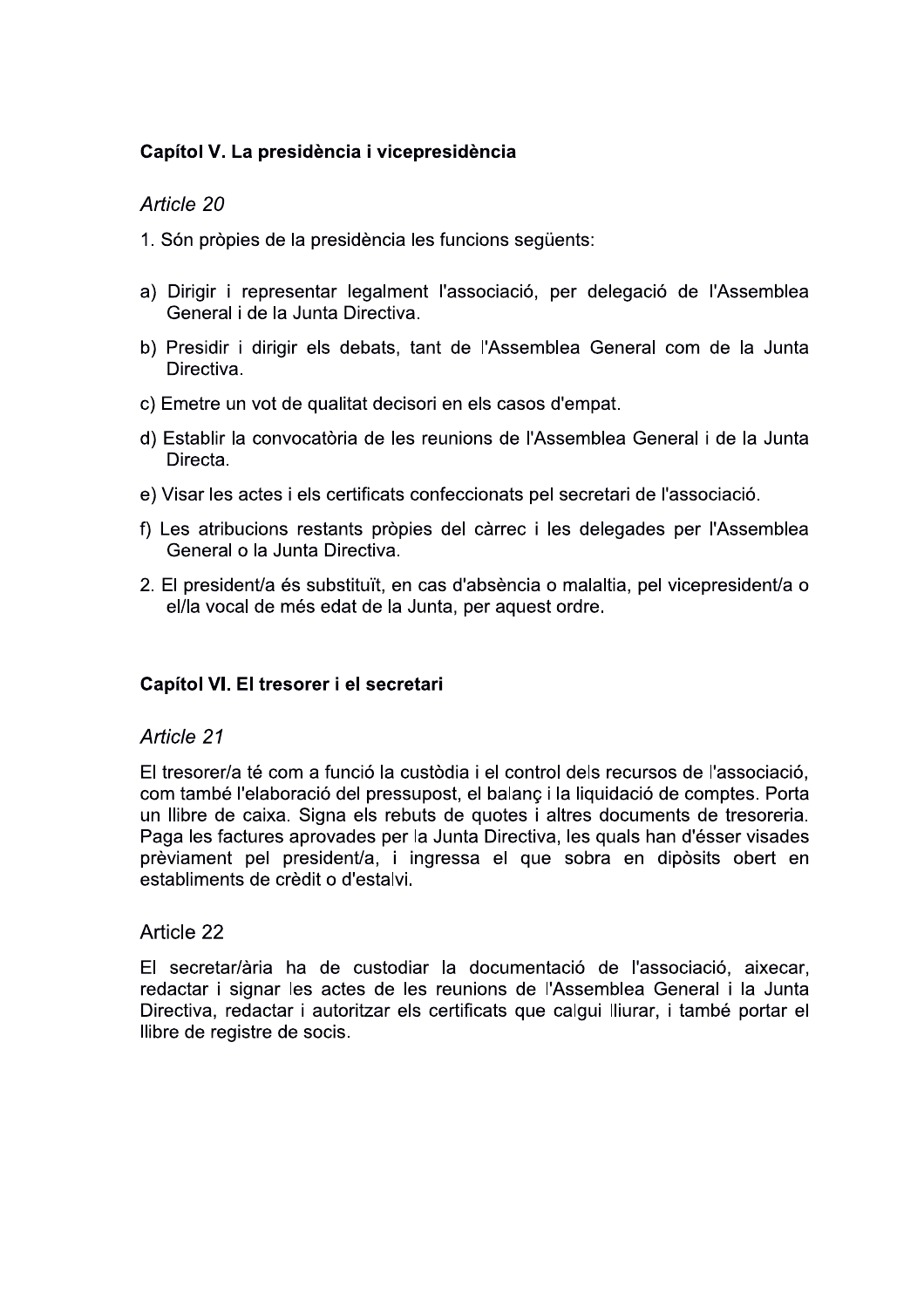# Capítol VII. Les comissions o grups de treball

# Article 23

La creació i constitució de qualsevol comissió o grup de treball, l'han de plantejar els membres de l'associació que vulguin formar-los, que n'han d'assabentar la Junta Directiva i explicar les activitats que es proposen dur a terme.

La Junta Directiva s'ha de preocupar d'analitzar les diferents comissions o grups de treball, els encarregats dels

quals li han de presentar un cop al mes un informe detallat de les seves actuacions.

## Capítol VIII. El règim econòmic

## Article 24

Aquesta associació no té patrimoni fundacional.

# Article 25

Els recursos econòmics de l'associació es nodreixen de :

- a) les quotes que fixa l'Assemblea General per als seus membres
- b) les subvencions oficials o particulars
- c) les donacions, les herències o els llegats
- d) les rendes del patrimoni mateix o bé d'altres ingressos que puguin obtenir-se.

### Article 26

Tots els membres de l'associació tenen l'obligació de sostenir-la econòmicament, mitjançant quotes o derrames, de la manera i en la proporció que determini l'Assemblea General, a proposta de la Junta Directiva.

L'Assemblea General pot establir quotes d'ingrés, quotes periòdiques mensuals que s'abonaran per mesos, trimestres o semestres, segons el que disposi la Junta Directiva i quotes extraordinàries.

### Article 27

L'exercici econòmic coincideix amb l'any escolar i queda tancat el 31 d'agost.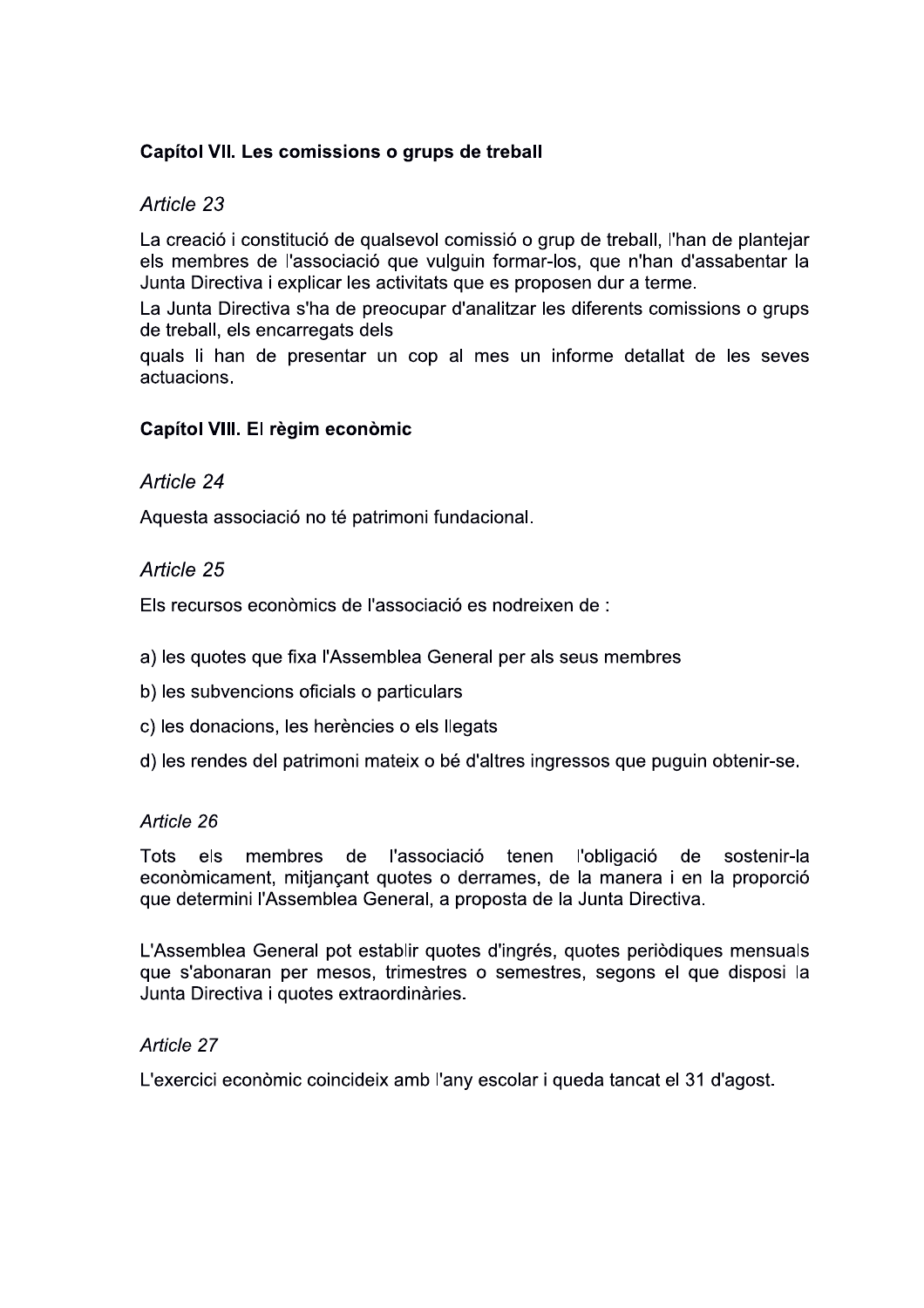En els comptes corrents o llibretes d'estalvis obertes en establiments de crèdit o d'estalvi, hi ha de figurar les signatures del president/a, el tresorer/a i el secretari/ària.

Per poder disposar dels fons n'hi ha prou amb dues firmes, una de les quals ha de ser del tresorer/a o bé la del president/a.

#### Article 29

Haurà d'existir una reserva econòmica per import equivalent al 90% del pressupost ordinari per quotes de socis. Només es poden imputar en aquesta reserva les despeses extraordinàries: aquelles que no es poden preveure en el moment de realitzar el pressupost en vigor i que tampoc no es poden demorar fins l'exercici següent.

La imputació de qualsevol despesa contra la reserva haurà d'aprovar-se per majoria absoluta a Junta.

Mentre la reserva sigui inferior a l'import indicat, qualsevol romanent del pressupost es destinarà a dotar-la fins a restablir-la integrament.

#### Capítol IX. Règim disciplinari

#### Article 30

L'òrgan de govern pot sancionar les infraccions comeses pels socis i sòcies que incompleixen les seves obligacions.

Aquestes infraccions es poden qualificar de lleus, greus i molt greus, i les sancions corresponents poden anar des d'una amonestació fins a l'expulsió de l'associació, segons el que estableixi el reglament intern.

El procediment sancionador s'inicia d'ofici o bé com a consequència d'una denúncia o comunicació. En el termini de 10 dies, la Junta Directiva nomena un instructor/a, que tramita l'expedient sancionador i proposa la resolució en el termini de 15 dies, amb audiència prèvia del presumpte infractor/a. La resolució final, que ha de ser motivada i aprovada per dues terceres parts dels membres de la Junta Directiva, l'adopta aquest òrgan de govern també dins d'un període de 15 dies.

Contra les sancions per faltes greus i molt greus acordades per la Junta directiva, les persones interessades hi poden recórrer, si el reglament intern estableix el procediment per fer-ho, davant la primera assemblea general que tingui lloc.